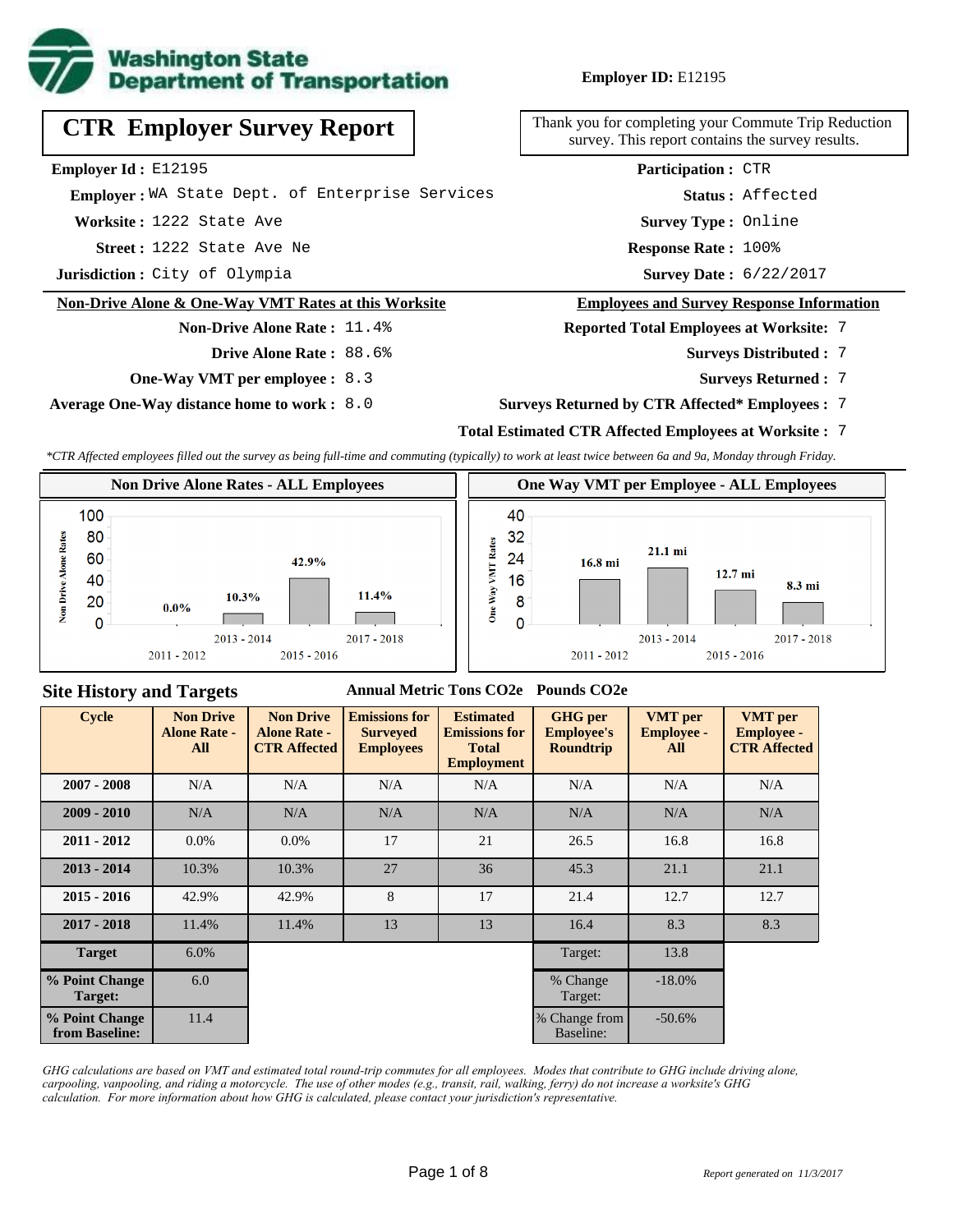# **Washington State<br>Department of Transportation**

## **Commute Trips By Mode - All Employees**

**Q.4: Last week, what type of transportation did you use each day to commute TO your usual work location? (Mode used for the longest distance.)**



*\* Motorcycle-1 is now included in Drive Alone and Motorcycle-2 is included in Carpool. Information about these trips is still available by request.*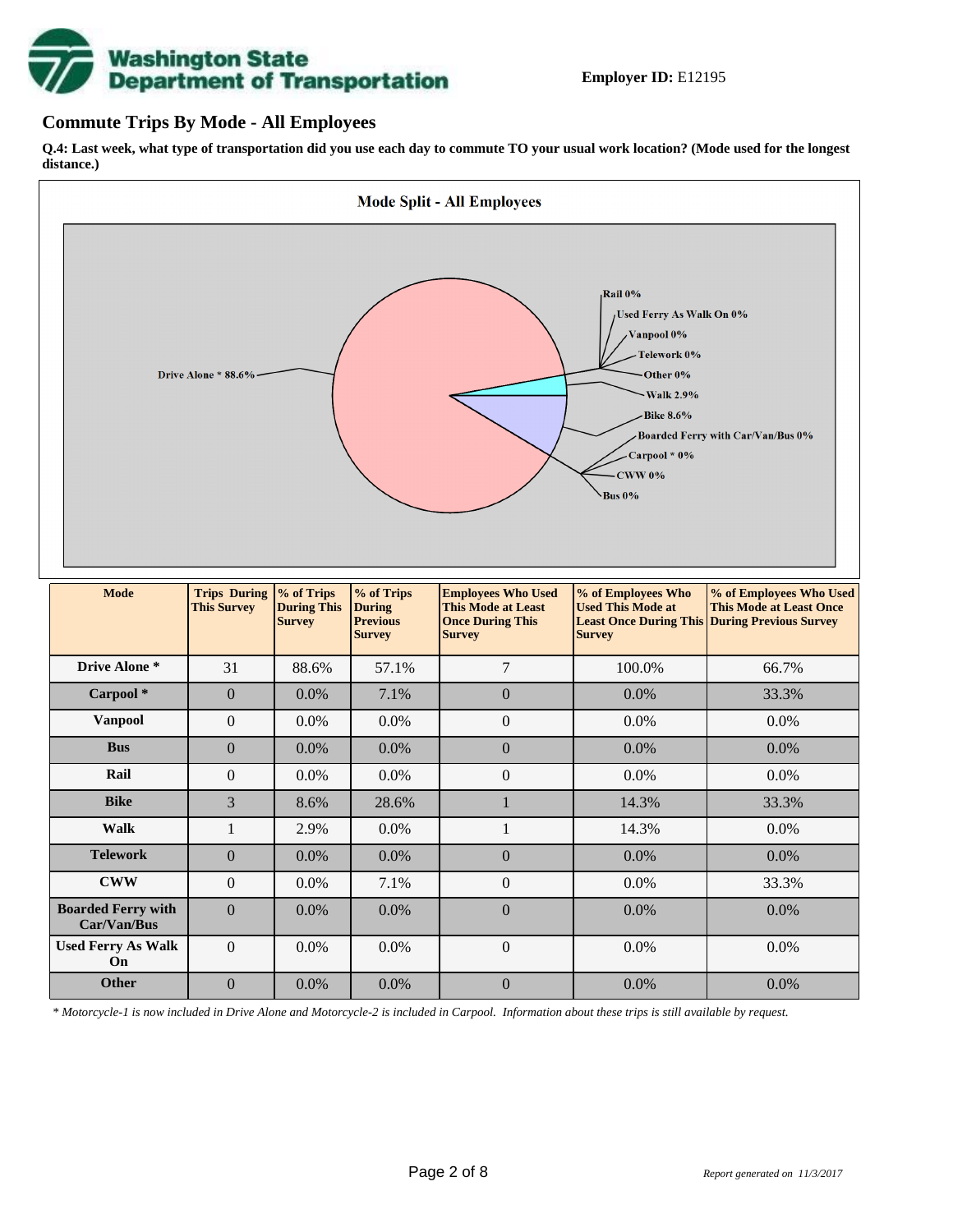

### **Commute Trips By Mode - Affected Employees**

**Q.4: Last week, what type of transportation did you use each day to commute TO your usual work location? (Mode used for the longest distance.)**



*\* Motorcycle-1 is now included in Drive Alone and Motorcycle-2 is included in Carpool. Information about these trips is still available by request.*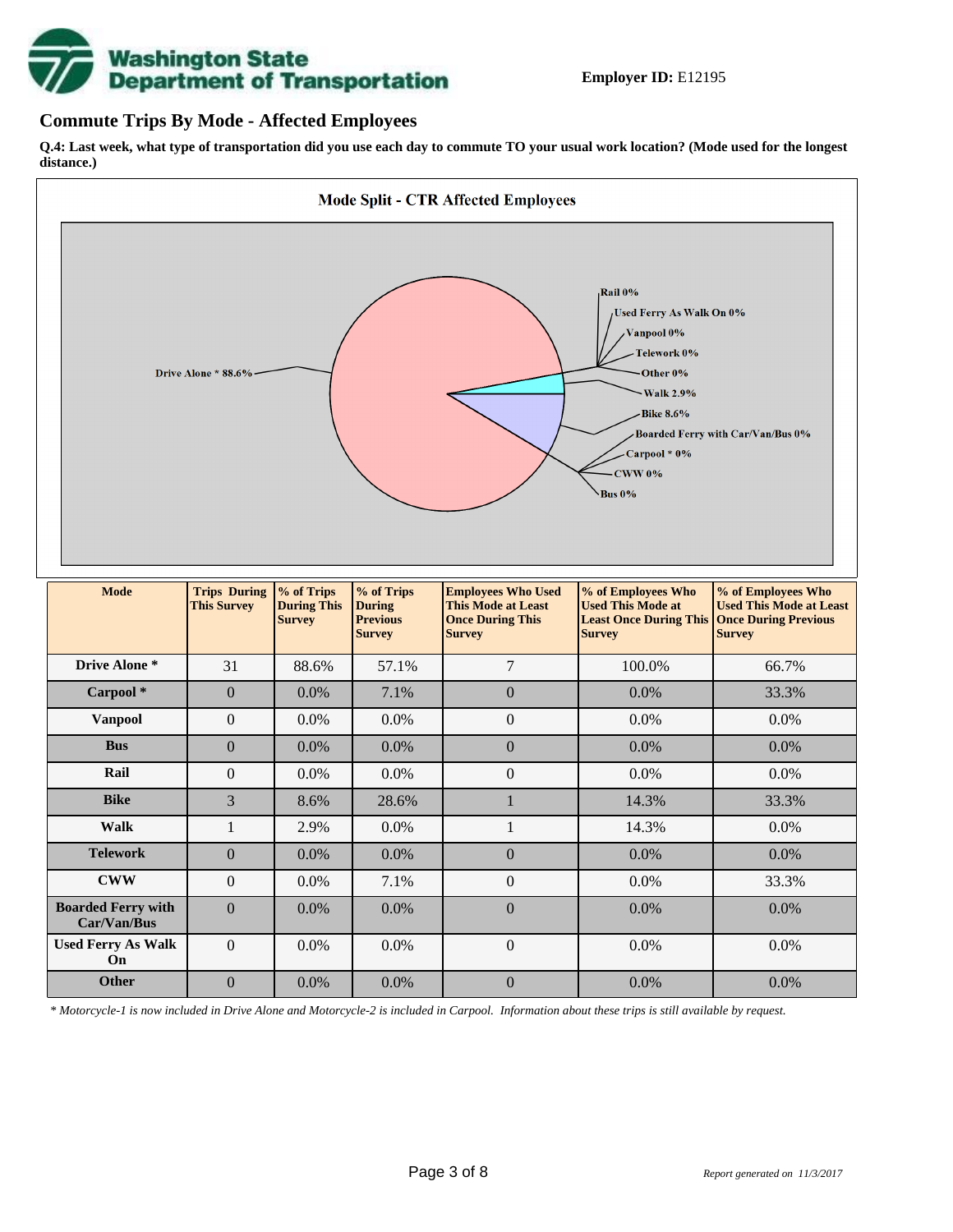

# **Alternative Modes - Number of Employees Who Used a Non-Drive Alone Mode:**

| <b>Non-Drive Alone</b><br><b>Number Of Days</b> | <b>Exactly this # of</b><br><b>Employees</b> | <b>Exactly this % of</b><br><b>Employees</b> | At least # of<br><b>Employees</b> | At least % of<br>employees |
|-------------------------------------------------|----------------------------------------------|----------------------------------------------|-----------------------------------|----------------------------|
| 0 Day                                           | 5                                            | 71%                                          |                                   | 100%                       |
| 1 Days                                          |                                              | 14%                                          | $\overline{2}$                    | 29%                        |
| 2 Days                                          | 0                                            | 0%                                           |                                   | 14%                        |
| 3 Days                                          |                                              | 14%                                          |                                   | 14%                        |
| 4 Days                                          | $\Omega$                                     | 0%                                           | $\Omega$                          | 0%                         |
| 5 Days                                          | 0                                            | 0%                                           | $\theta$                          | 0%                         |
| <b>6 or More Days</b>                           | $\theta$                                     | 0%                                           | $\Omega$                          | 0%                         |

## **Count by Occupancy of Carpools and Vanpools**

**Q.4 If you used a carpool or vanpool as part of your commute, how many people (age 16 or older) are usually in the vehicle?**

| <b>Ridesharing Occupancy</b> | <b>Mode</b> | <b>Response Count</b> |
|------------------------------|-------------|-----------------------|
| $2*$                         | Carpool     | $\theta$              |
| 3                            | Carpool     | $\overline{0}$        |
| 4                            | Carpool     | $\theta$              |
| 5                            | Carpool     | $\overline{0}$        |
| >5                           | Carpool     | $\overline{0}$        |
| $<$ 5                        | Vanpool     | $\overline{0}$        |
| 5                            | Vanpool     | $\overline{0}$        |
| 6                            | Vanpool     | $\boldsymbol{0}$      |
| 7                            | Vanpool     | $\overline{0}$        |
| 8                            | Vanpool     | $\overline{0}$        |
| 9                            | Vanpool     | $\overline{0}$        |
| 10                           | Vanpool     | $\overline{0}$        |
| 11                           | Vanpool     | $\overline{0}$        |
| 12                           | Vanpool     | $\boldsymbol{0}$      |
| 13                           | Vanpool     | $\boldsymbol{0}$      |
| 14                           | Vanpool     | $\overline{0}$        |
| >14                          | Vanpool     | $\boldsymbol{0}$      |

\* Motorcycle-2 counted with Carpool-2 for this table.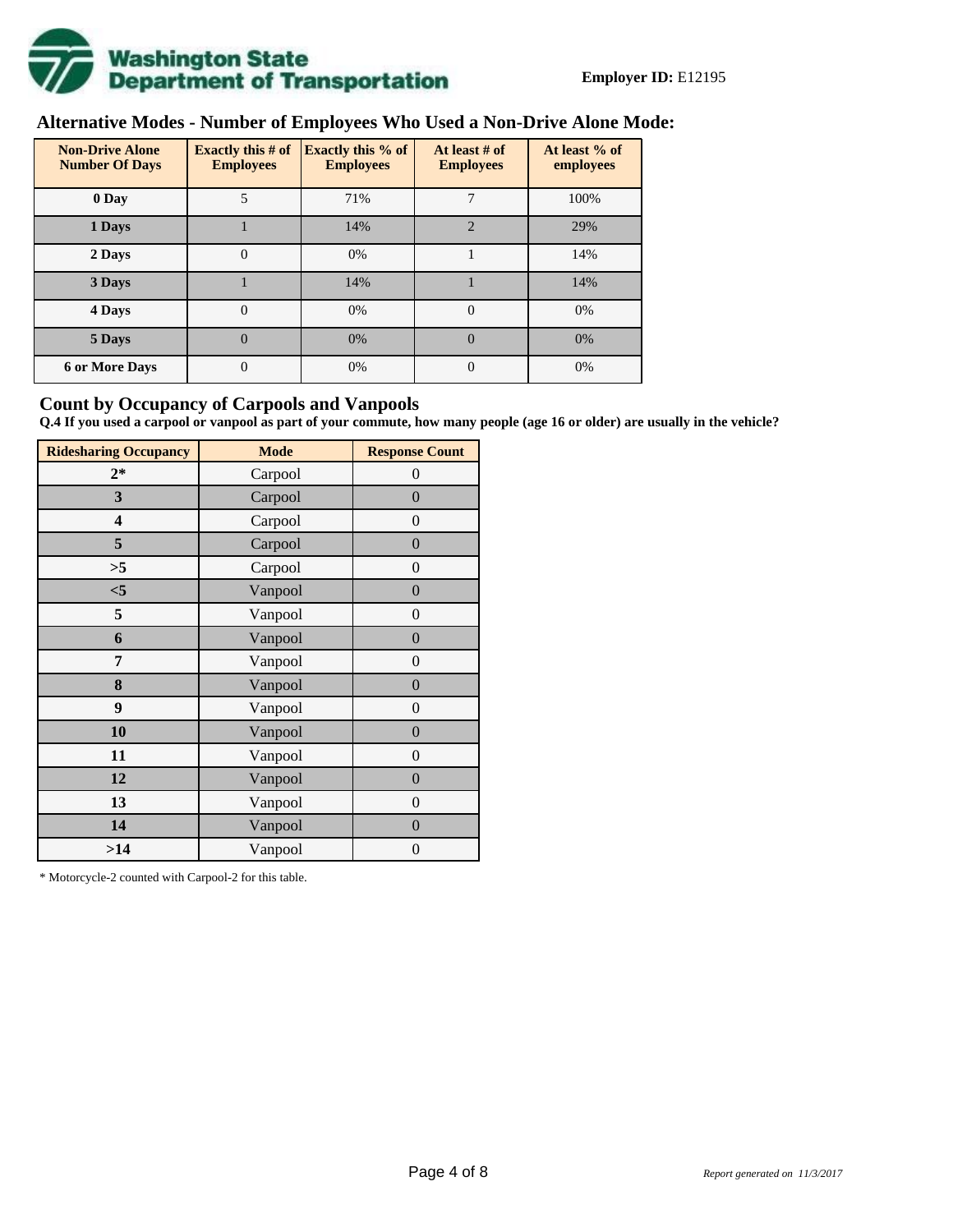

# **Reported Work Schedule - All Employees**

**Q.8 Which of the following best describes your work schedule?**

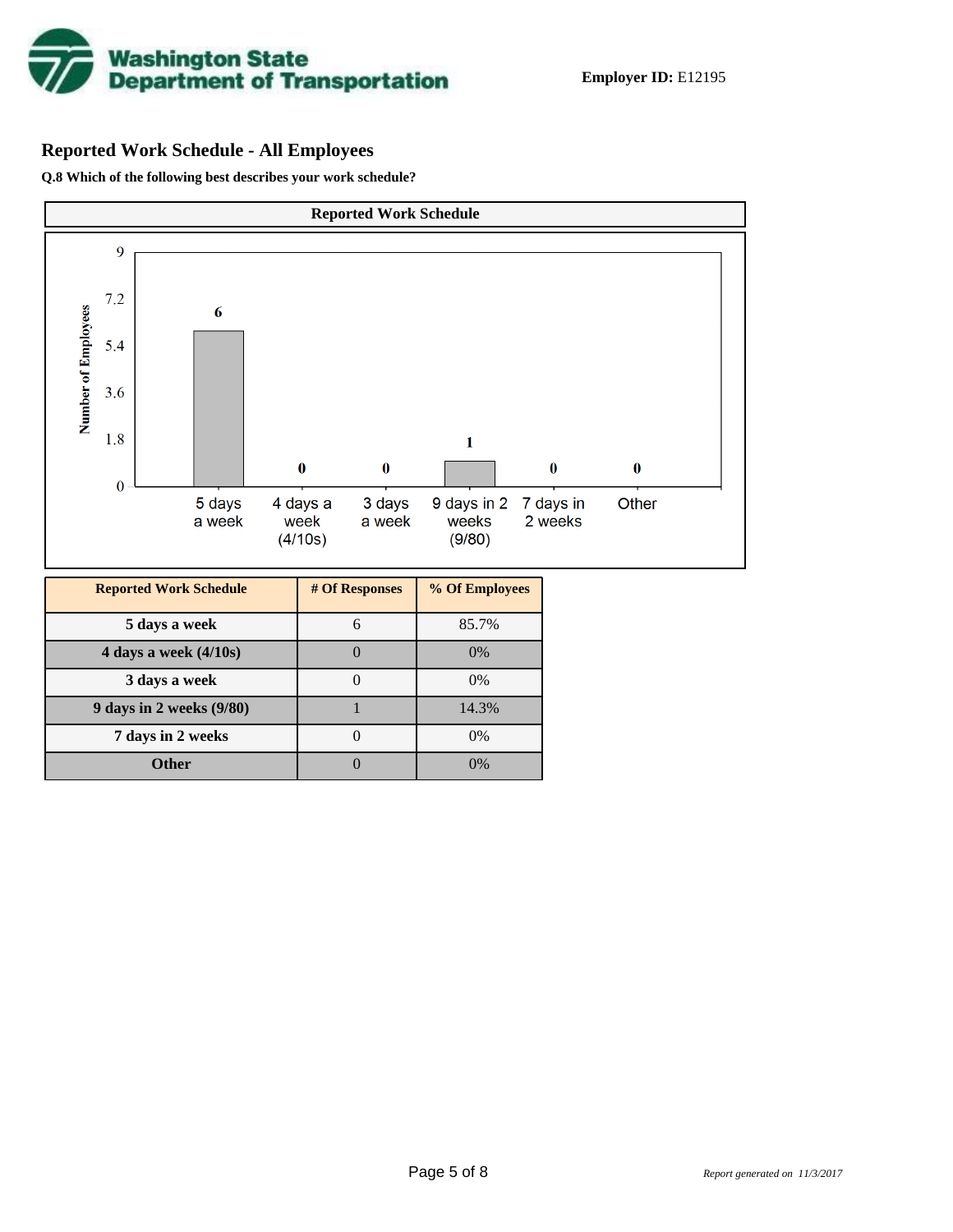

# **Parking and Telework**

**Q.9: On the most recent day that you drove alone to work, did you pay to park? (Mark "yes" if you paid that day, if you prepaid, if you are billed later, or if the cost of parking is deducted from your paycheck.)**



**Q.10: How many days do you typically telework?**

| <b>Telework Frequency</b>           | # of Responses | % of Responses |
|-------------------------------------|----------------|----------------|
| No Answer/Blank                     |                | $0.0\%$        |
| I don't telework                    |                | 100.0%         |
| Occasionally, on an as-needed basis |                | $0.0\%$        |
| 1-2 days/month                      |                | $0.0\%$        |
| 1 day/week                          |                | $0.0\%$        |
| 2 days/week                         |                | $0.0\%$        |
| 3 days/week                         |                | 0.0%           |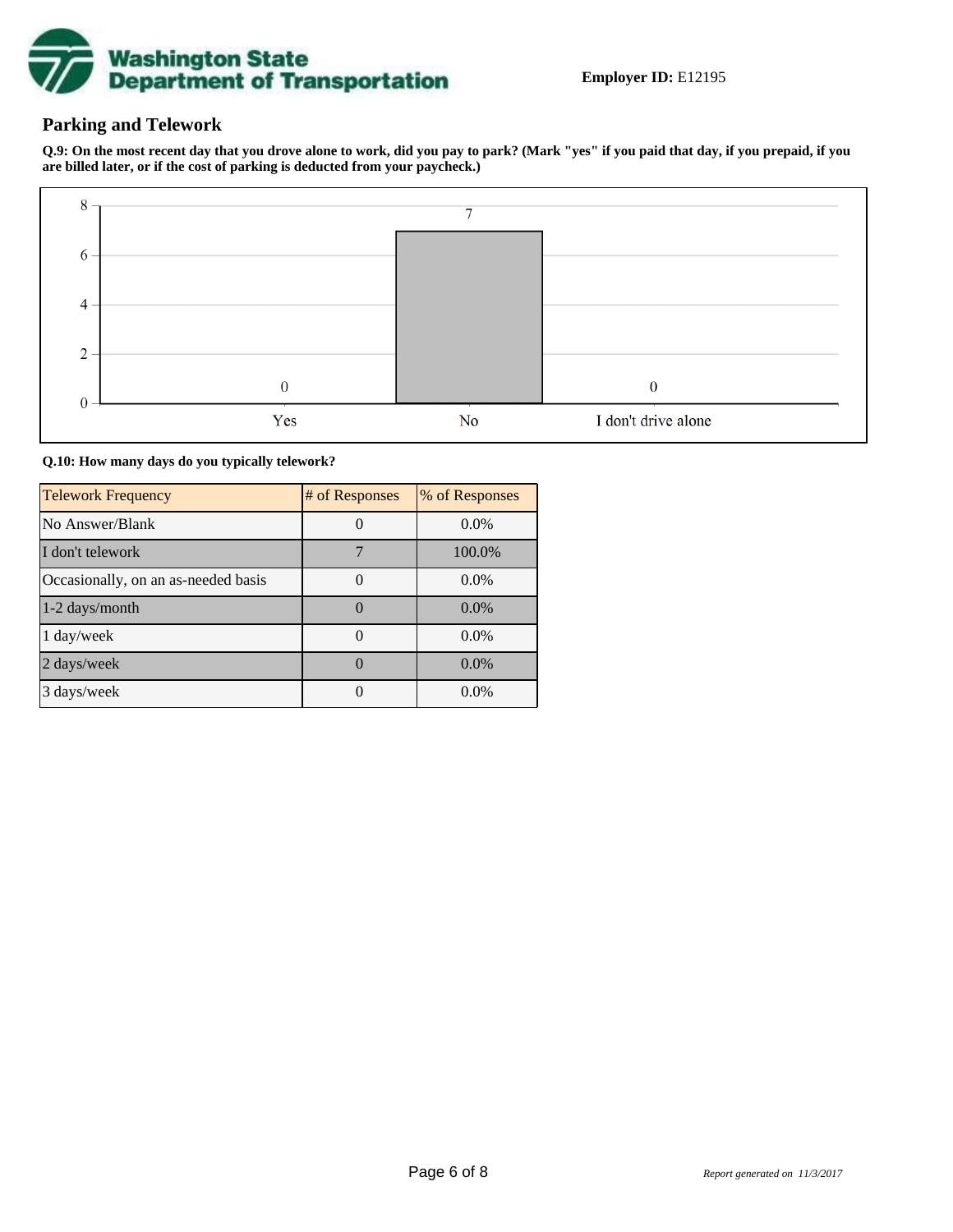

## **Reasons for driving alone to work/not driving alone to work**

**Q11. When you do not drive alone to work, what are the three most important reasons?**

| <b>Question Text</b>                                           | # of Responses | % of Responses |
|----------------------------------------------------------------|----------------|----------------|
| Personal health or well-being                                  | $\overline{2}$ | 28.6%          |
| Environmental and community benefits                           | $\overline{2}$ | 28.6%          |
| Financial incentives for carpooling, bicycling or walking.     | 1              | 14.3%          |
| Free or subsidized bus, train, vanpool pass or fare benefit    |                | 14.3%          |
| Cost of parking or lack of parking                             |                | 14.3%          |
| To save money                                                  | $\Omega$       | 0.0%           |
| To save time using the HOV lane                                | $\Omega$       | 0.0%           |
| I have the option of teleworking                               | $\Omega$       | $0.0\%$        |
| Driving myself is not an option                                | $\Omega$       | 0.0%           |
| Emergency ride home is provided                                | $\Omega$       | 0.0%           |
| I receive a financial incentive for giving up my parking space | $\theta$       | 0.0%           |
| Preferred/reserved carpool/vanpool parking is provided         | $\Omega$       | 0.0%           |
| Other                                                          | $\theta$       | $0.0\%$        |

#### **Q12. When you drive alone to work, what are the three most important reasons?**

| <b>Question Text</b>                                      | # of Responses | % of Responses |
|-----------------------------------------------------------|----------------|----------------|
| Riding the bus or train is inconvenient or takes too long | 4              | 23.5%          |
| My job requires me to use my car for work                 | 4              | 23.5%          |
| I like the convenience of having my car                   | 3              | 17.6%          |
| My commute distance is too short                          | $\mathfrak{D}$ | 11.8%          |
| Family care or similar obligations                        | $\mathfrak{D}$ | 11.8%          |
| Bicycling or walking isn't safe                           | $\mathfrak{D}$ | 11.8%          |
| I need more information on alternative modes              | $\theta$       | $0.0\%$        |
| There isn't any secure or covered bicycle parking         | $\Omega$       | $0.0\%$        |
| Other                                                     | $\theta$       | $0.0\%$        |